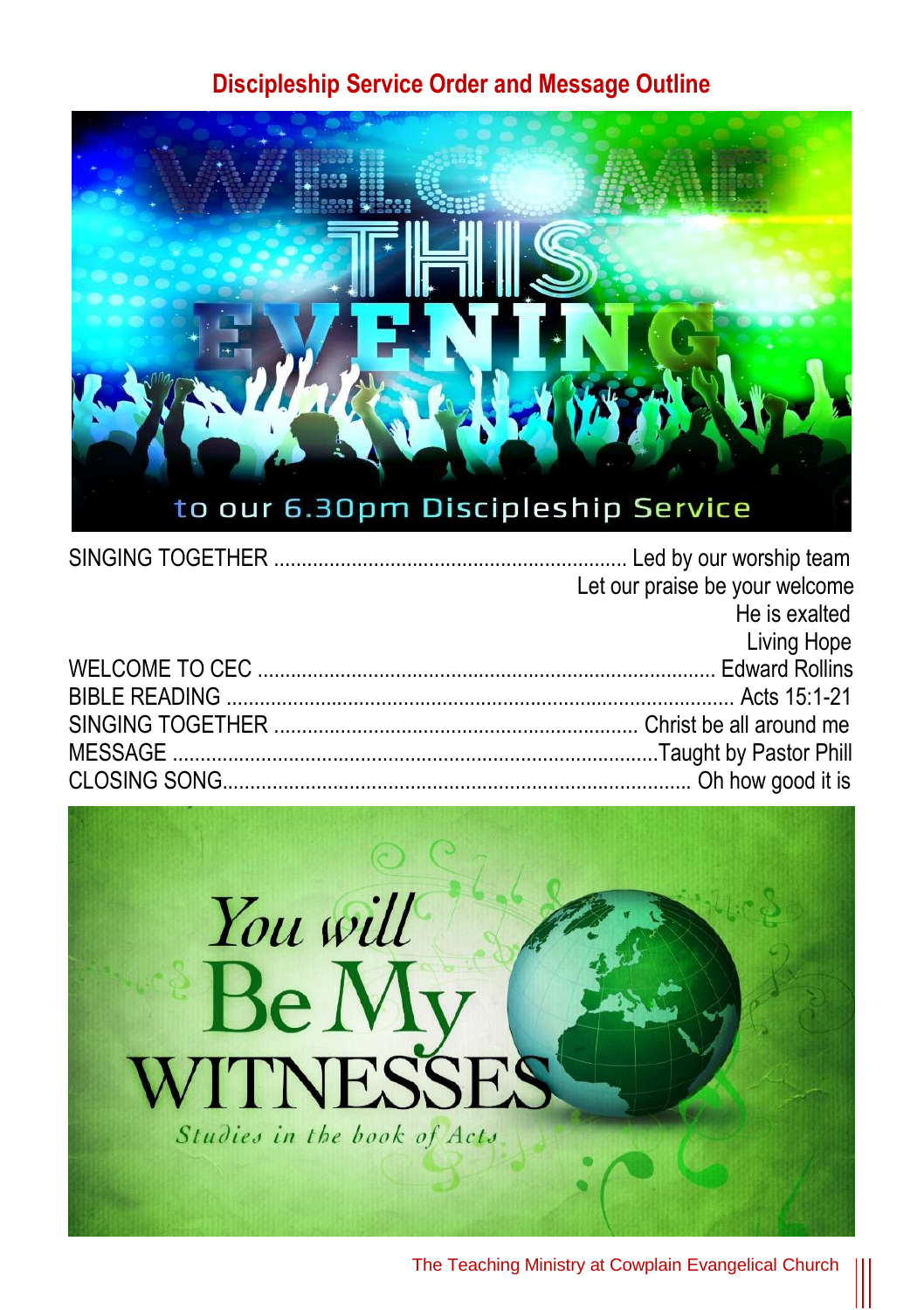#### **You will be my witnesses #41 Grace alone: Part 2 Acts 15:13-21**

## **Introduction**

**1. The \_\_\_\_\_\_\_\_\_\_\_\_\_\_\_\_\_\_\_\_\_\_\_ in the church.** Acts  $15:5$ 

**2. The \_\_\_\_\_\_\_\_\_\_\_\_\_\_\_\_\_\_\_\_\_\_\_ in the church.** Acts  $15.11$ 

**1. Salvation by grace is proven by past revelation.** Acts 15:7 **2. The gift of the Spirit.** Acts 15:8 **3. Cleansing from sin.** Acts 15:9 **4. The law can't save.** Acts 15:10 Acts 15:12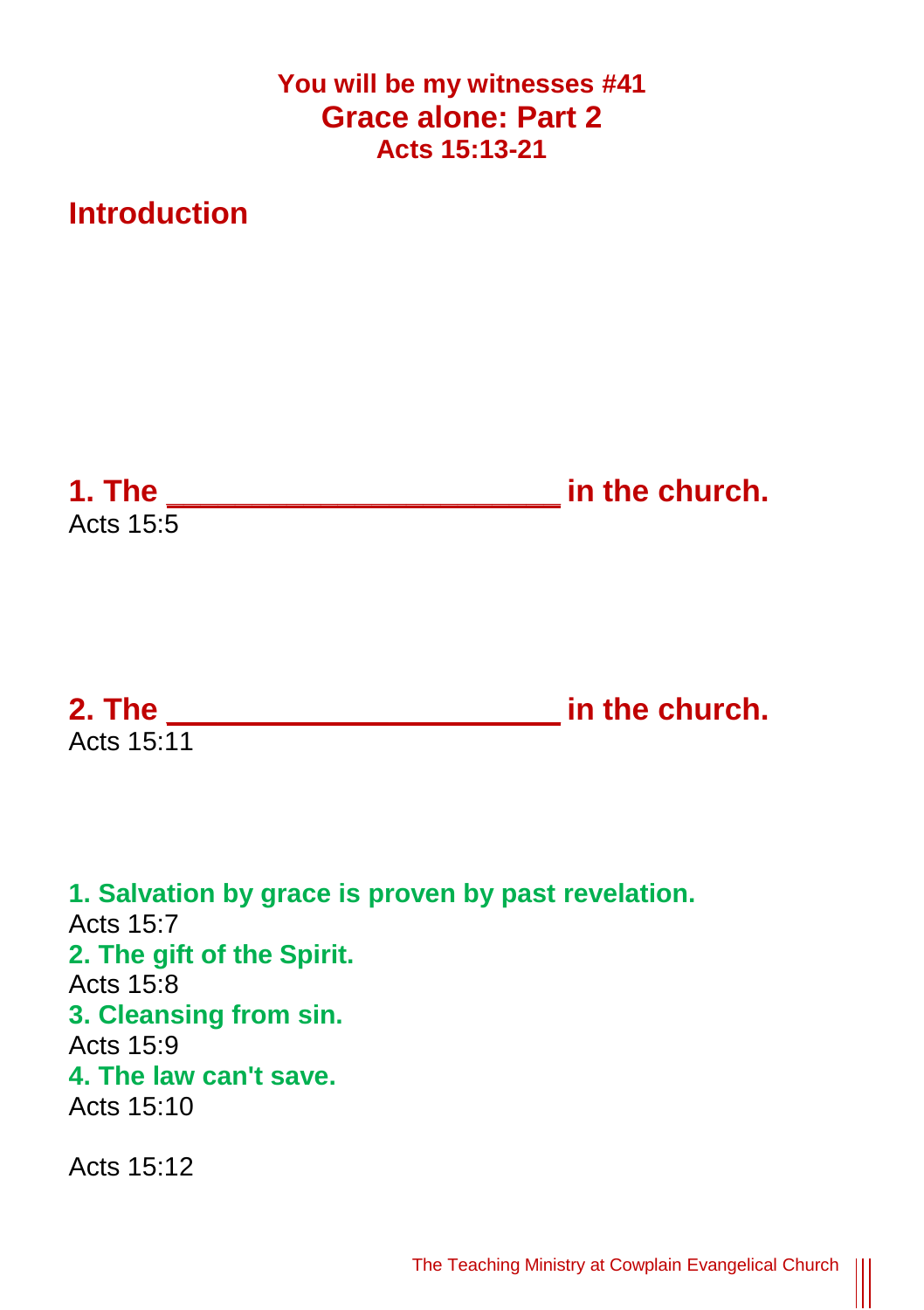# **5. Prophetic \_\_\_\_\_\_\_\_\_\_\_\_\_\_\_\_\_\_\_\_\_\_\_\_.**

Acts 15:13-14

Acts 15:15

Acts 15:16-17

Acts 15:18

**3. The \_\_\_\_\_\_\_\_\_\_\_\_\_\_\_\_\_\_\_\_\_\_\_ in the church.** Acts 15:19

Acts 15:20-21

 $\begin{matrix} \vspace{0.1cm} \vspace{0.1cm} \vspace{0.1cm} \vspace{0.1cm} \vspace{0.1cm} \vspace{0.1cm} \vspace{0.1cm} \vspace{0.1cm} \vspace{0.1cm} \vspace{0.1cm} \vspace{0.1cm} \vspace{0.1cm} \vspace{0.1cm} \vspace{0.1cm} \vspace{0.1cm} \vspace{0.1cm} \vspace{0.1cm} \vspace{0.1cm} \vspace{0.1cm} \vspace{0.1cm} \vspace{0.1cm} \vspace{0.1cm} \vspace{0.1cm} \vspace{0.1cm$